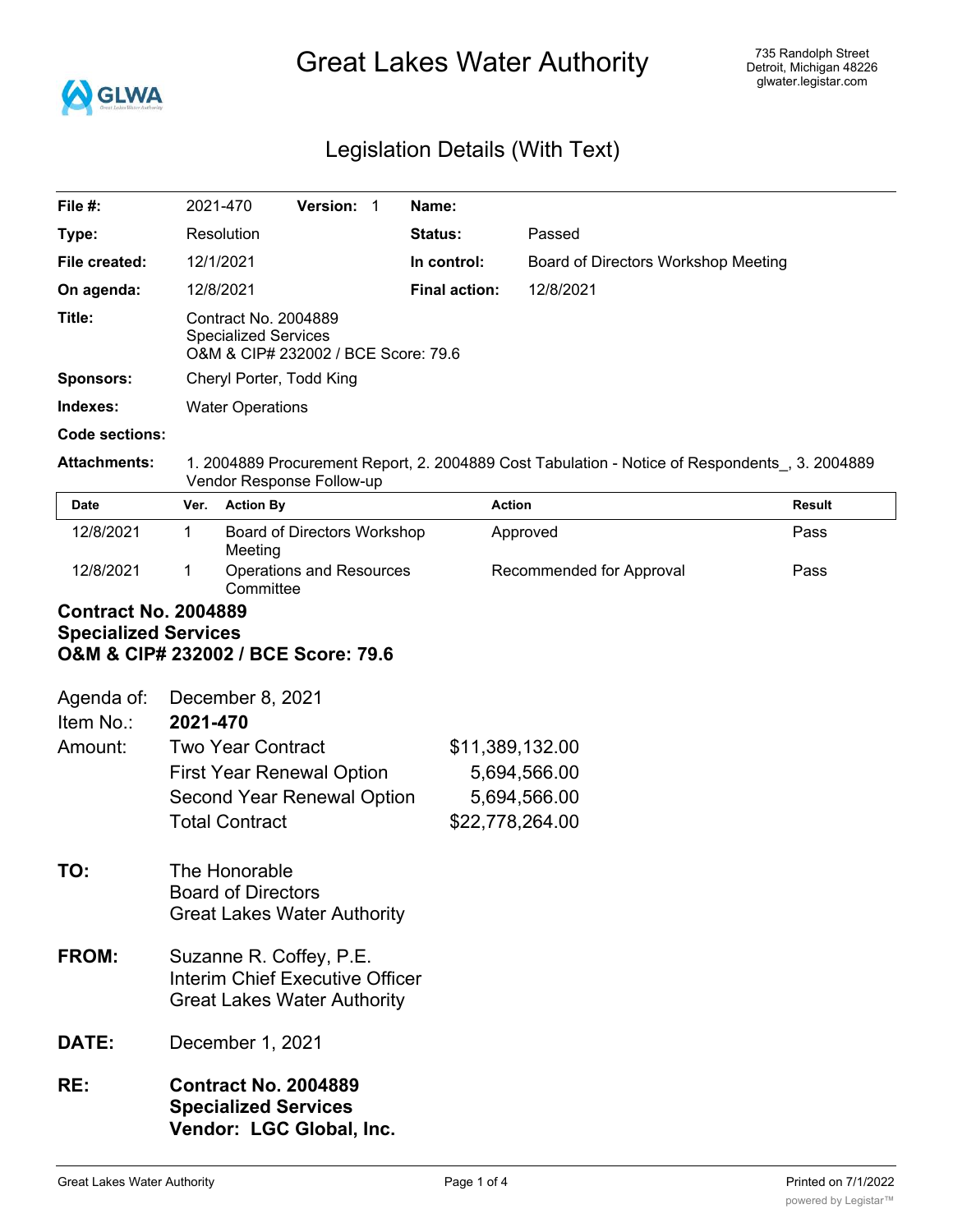#### **MOTION**

Upon recommendation of Cheryl Porter, Chief Operating Officer - Water and Field Services, the Board of Directors (Board) of the Great Lakes Water Authority (GLWA), authorizes the Interim Chief Executive Officer (ICEO) to **enter into Contract No. 2004889 "Specialized Services" with LGC Global, Inc., in the amount of \$11,389,132.00 for a duration of two (2) years, with two (2) one (1) year renewal options at a cost not to exceed \$5,694,566.00 for each renewal year for a total contract amount of \$22,778,264.00;** and authorizes the ICEO to take such other action as may be necessary to accomplish the intent of this vote.

#### **BACKGROUND**

Specialized services contracts have successfully been utilized to assist the authority with large maintenance and emergency projects to stay in compliance with state and federal regulations. They also provide the necessary support for urgent and emergency tasks that require immediate attention. Specifically, the GLWA's major maintenance responsibilities include the performance of corrective (i.e., immediate/urgent/emergency), preventive (i.e., regularly scheduled intervals) and predictive (i.e., measured equipment operational intervals) maintenance on huge pumping units, motors, valves and related support equipment at the water treatment plants (WTP), water booster stations (WBS), pressure regulating valves (PRVs), remote sites, sewer lift stations and current combined sewer outfalls (CSO).

## **JUSTIFICATION**

The purpose of this contract is to provide supplemental specialized services to GLWA, in terms of equipment and staff, to address various specialized tasks outside of the core, day-to-day operations and maintenance tasks of GLWA. Examples include dismantling and installing large (500 horsepower and above) pumps and motors as periodically required for maintenance, repair, and replacement. This is a replacement contract for CON-158 and was competitively bid as RFB-2004889. This contract will also provide staffing for storm watches at the Conner, Freud, and Bluehill sanitary/storm pump stations.

Specialized Services Contract No. 2004889 is needed to accomplish a number of emergency projects throughout the water treatment plants, water booster stations and wastewater collection system to keep these systems in compliance. GLWA does not have sufficient equipment and staff necessary to perform all the crucial emergency specialized functions in addition to providing urgent and emergency maintenance work. An award of Specialized Services Contract No. 2004889 is crucial for the authority to augment its equipment and provide specialized services to maintain its facilities, and to comply with state and federal regulatory agencies' directives assuring the health and welfare of GLWA customers in the areas of water treatment, water transmission, sewage transport, collection, and discharge. This contract gives GLWA the flexibility to bring on additional specialized resources when an urgent need or emergency arises.

## **FINANCIAL PLAN IMPACT**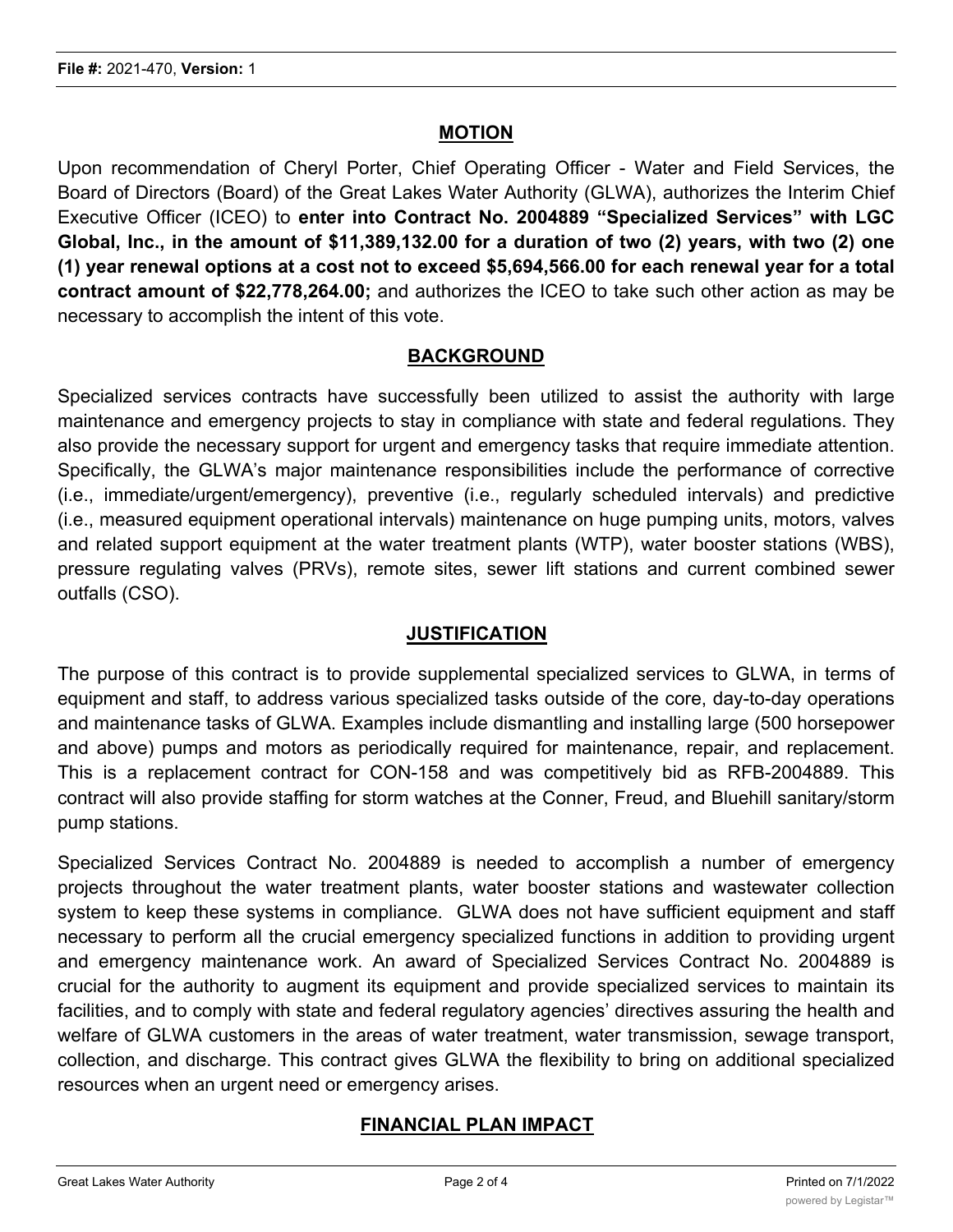**Summary:** The proposed contract with LGC Global, Inc. encompasses primarily Operations & Maintenance expense with potential for Capital Expenses as well. The FY 2022 budget and five-year financial plan was based on the previous contract period. The value of the contract is within the current financial plan in total. Sufficient funds will be provided in the Sewer Construction Fund as well as Operations & Maintenance (O&M) financial plan for this contract related to contractual operating services, contractual professional services, and repairs & maintenance.

## **Funding Source:** Operations & Maintenance (O&M) Budget

#### Sewer Construction Fund

- **Cost Center(s):** Systems Control Operations....Centralized Services cost center 882301 Field Service Operations….…..Centralized Services cost center 882431 Belle Isle Pump Station…....Wastewater Operations cost center 892342 Blue Hill Pump Station….....Wastewater Operations cost center 892343 Conner Pump Station……...Wastewater Operations cost center 892345 Fischer Pump Station……...Wastewater Operations cost center 892347 Freud Pump Station……….Wastewater Operations cost center 892349 Woodmere Pump Station....Wastewater Operations cost center 892352
- **Expense Type(s):** Contractual Operating Services (617900) Contractual Professional Services (617903) Repairs & Maintenance-Equipment (622300)

Construction (616900)

#### **Estimated Cost by Year and Related Forecasted Variance:** See table below.

| <b>Fiscal Year</b>                | <b>Amount</b>   |
|-----------------------------------|-----------------|
| FY 2022 Budget (Prorated)         | \$1,010,000.00  |
| FY 2023 Financial Plan            | 6,060,000.00    |
| FY 2024 Financial Plan            | 6,060,000.00    |
| FY 2025 Financial Plan            | 6,060,000.00    |
| FY 2026 Financial Plan (Prorated) | 5,050,000.00    |
| <b>Financial Plan Forecast</b>    | \$24,240,000.00 |
| <b>Proposed Contract Amount</b>   | \$22,778,264.00 |
| Variance (positive/ (negative))   | \$1,461,736.00  |